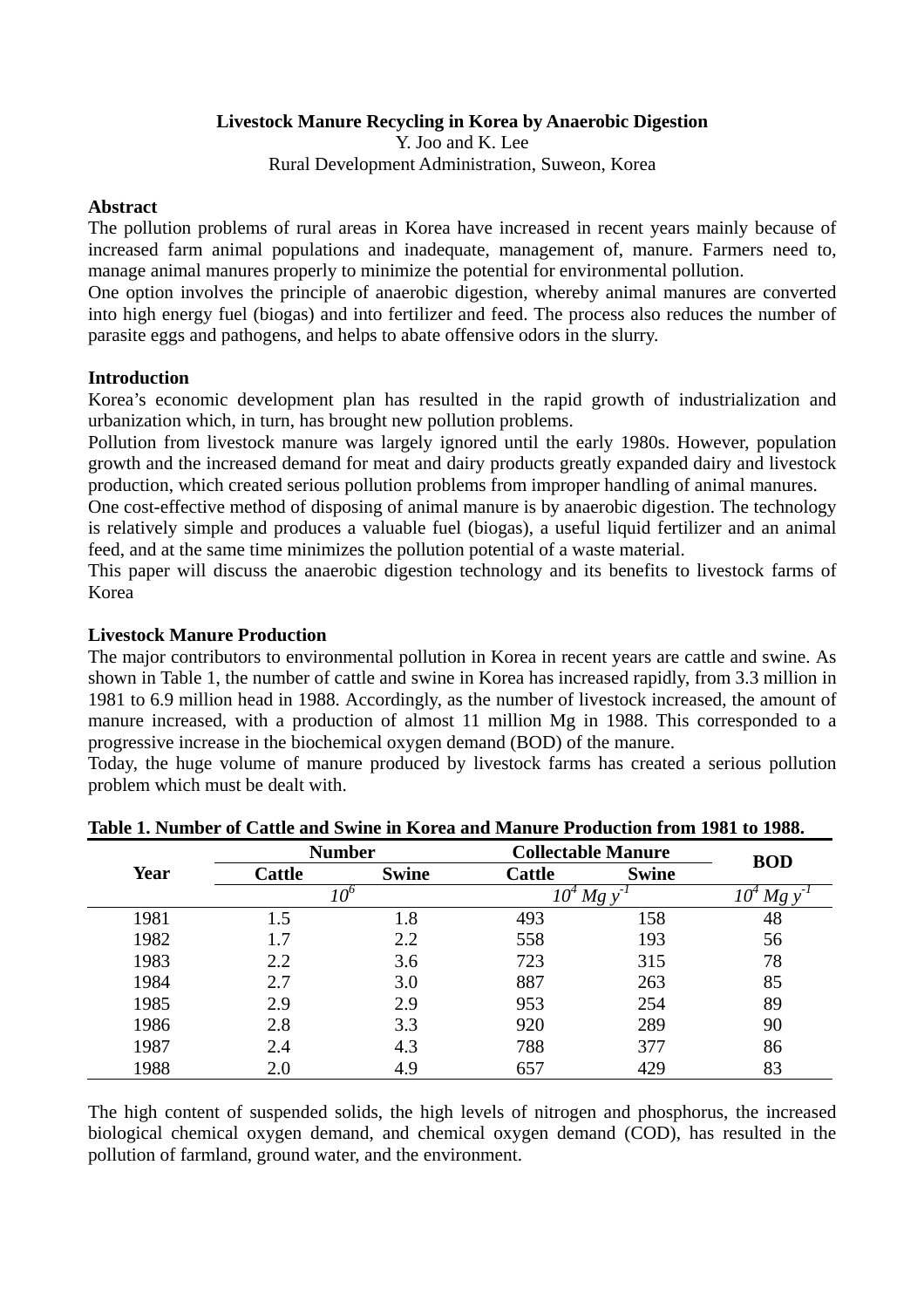# **Principles of Anaerobic Digestion**

Today, the production of organic waste materials from animal production and processing is unavoidable because of increased human population and consumer demand for dairy and meat products. Many of these wastes, however, can be converted into usable forms through anaerobic digestion. In this technology the organic materials can be decomposed anaerobically by microorganisms over a range of temperature and moisture conditions.

Studies of the microorganisms that are capable of this type of fermentation have been conducted for many years. However, there are two types of microorganisms that play a major role in anaerobic digestion. These are the facultative anaerobic bacteria that convert cellulose to glucose during the initial decomposition of the substrate, and obligate anaerobic bacteria, i. e., strict anaerobes, that are responsible for the final step in transforming the fermentation products into biogas and useful slurry fertilizer. The biogas generally consists to 30 to 40 percent carbon dioxide  $(CO_2)$  and 60 to 70 percent methane  $(CH<sub>4</sub>)$ .

# **Flexible Dome-Type Anaerobic Digester**

The plant consists of a rectangular concrete digester and a flexible tarpaulin cover. The cover is installed over the digester by attaching the edges of the cover with a concrete channel surrounding the digester. The concrete channel is filled with water to provide a seal for preventing gas leakage (Figure 1).



**Figure 1. Schematic Diagram of Flexible Dome Type Digester.** 

During cold weather, the digester is heated by the circulation of hot water from a biogas-fired boiler. A polyethylene plastic sheet is installed over the digester to minimize heat loss.

The optimum scale of the plant for 40 head of cattle, or 80 head of swine, is 20  $m<sup>3</sup>$ . The installation cost for this plant is about \$2,300 U.S.

### **Anaerobically Digested Slurry as a Fertilizer**

The effluent slurry from the anaerobic digestion process has long been recognized as a valuable biofertilizer, because it can supply essential nutrients to crops and improve the physical and chemical properties of soils, making them more productive for crops. The percent composition of a rather typical slurry from anaerobic digestion of animal wastes is shown in Table 2. In addition to providing essential plant nutrients, the slurry is largely comprised of water which can also be utilized by crops.

A field experiment, in which slurry was applied at a rate of  $12 \text{ Mg}$  ha<sup>-1</sup> for two years, showed that the content of soil organic matter was increased by 0.5 percent, bulk density declined by 10 percent, and total porosity increased by 4 percent (Table 3). There was also a substantial increase in soil phosphorus from the slurry.

The application of slurry to corn, sudangrass, and soybean gave yield increases of 29, 31, and 56 percent, respectively, compared with plots which received only chemical fertilizer (Table 4).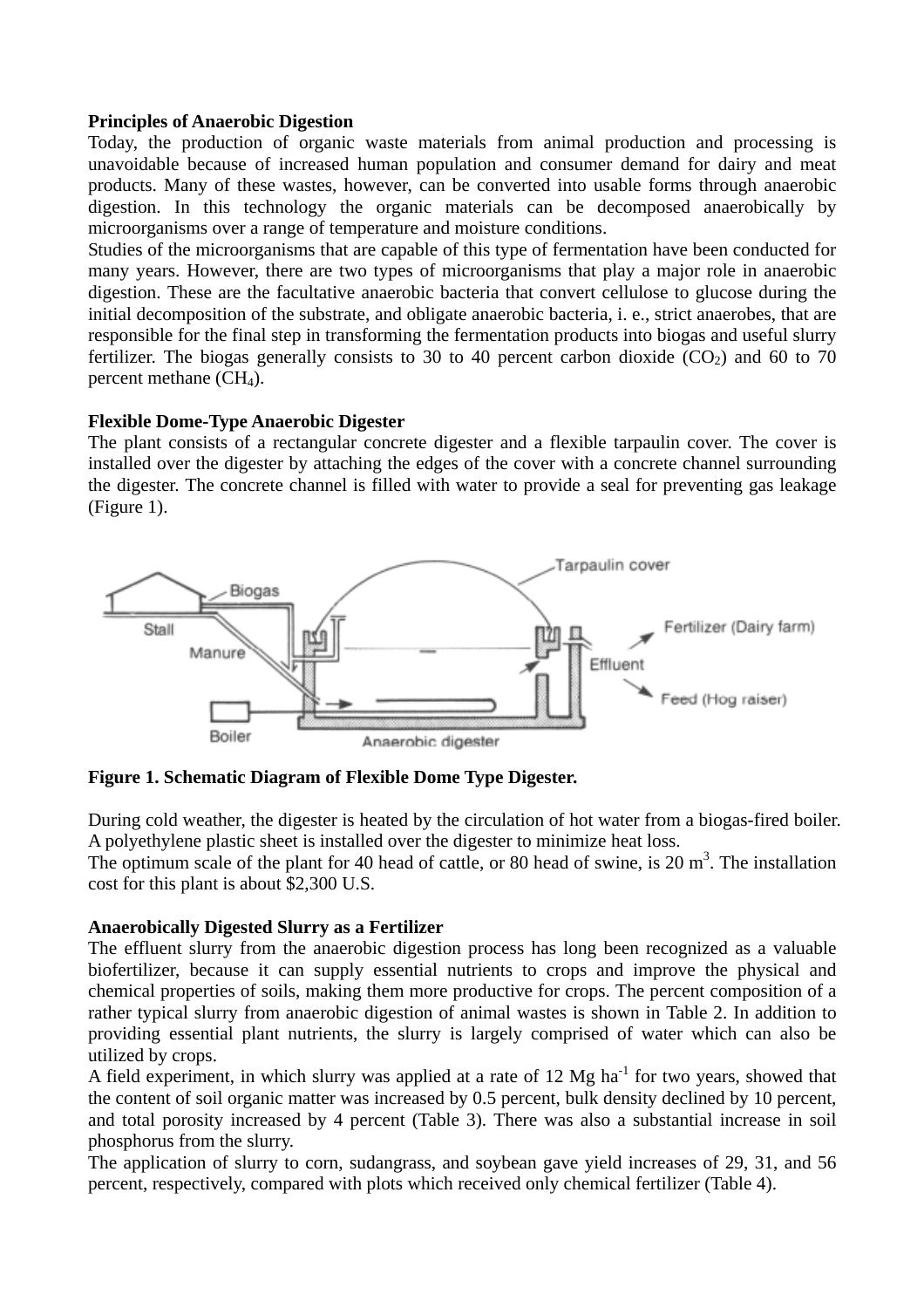| <b>Moisture</b> | <b>Total Solids</b> | <b>Volatile Solids</b> | <b>Total Nitrogen</b> | $P_2O_5$      | $K_2O$ | CaO  | MgO  |
|-----------------|---------------------|------------------------|-----------------------|---------------|--------|------|------|
| $\%$            | $\%$                | $\%$                   | $\%$                  | $\frac{0}{6}$ |        | $\%$ | $\%$ |
| 98.3            |                     |                        |                       | 0.15          | 0.19   | 0.16 | 0.06 |

**Table 2. Percent Composition of Slurry from Anaerobic Digestion.** 

| Table 3. Change in Soil Chemical and Physical Properties from Slurry Application.* |                   |                     |                 |          |      |  |
|------------------------------------------------------------------------------------|-------------------|---------------------|-----------------|----------|------|--|
| <b>Treatment</b>                                                                   | <b>Soil Depth</b> | <b>Bulk Density</b> | <b>Porosity</b> | $P_2O_5$ | OМ   |  |
|                                                                                    | cm                | $g \, cm^{-3}$      | $\%$            | ppm      | $\%$ |  |
| Control                                                                            | $0 - 5$           | .19                 | 55.2            |          |      |  |
|                                                                                    | $10-20$           | l.30                | 50.9            | 32       | l.4  |  |
|                                                                                    | $0 - 5$           | .08                 | 59.2            | 100      | .9   |  |
| $Slurry**$                                                                         | $10-20$           | .24                 | 53.3            | 40       | 2.0  |  |

\* Soil: Clayey, Typic Haplucalf

\*\* Slurry: Applied at a rate of 12 Mg ha<sup>-1</sup>.

|  | Table 4. Effect of Fermented Slurry and Chemical Fertilizer on Crop Yields. |  |  |  |
|--|-----------------------------------------------------------------------------|--|--|--|
|--|-----------------------------------------------------------------------------|--|--|--|

| <b>Treatment</b>           | Corn   | <b>Sudangrass</b> | Soybean |
|----------------------------|--------|-------------------|---------|
|                            |        | $k$ g ha          |         |
| <b>Chemical Fertilizer</b> | 10,500 | 4,800             | .58     |
| <b>Fermented Slurry</b>    | 3,500  | 6,300             | 246     |

# **Anaerobically Digested Sludge as a Feed**

Studies were conducted to determine the change in chemical composition of swine manure after anaerobic digestion, and whether the sludge from this process would be suitable as a feed supplement for swine. The sludge mixed feed (SMF) was formulated by mixing anaerobic fermentation sludge (AFS) and commercial assorted feed (CAF) in the ratio of one to four.

SMF was found to be lower in the ether extractable fraction and higher in crude fiber and ash than CAF. But there was no difference in crude protein for the two feed sources (Figure 2). The most notable difference was the higher content of threonine, Iysine, and methionine in SMF compared with CAF. However, there was no difference in the total amino acid content for either feed source (Figure 3).



**Figure 2. Nutrient Composition of Commercial Assorted Feed and Sludge Mixed Feed.**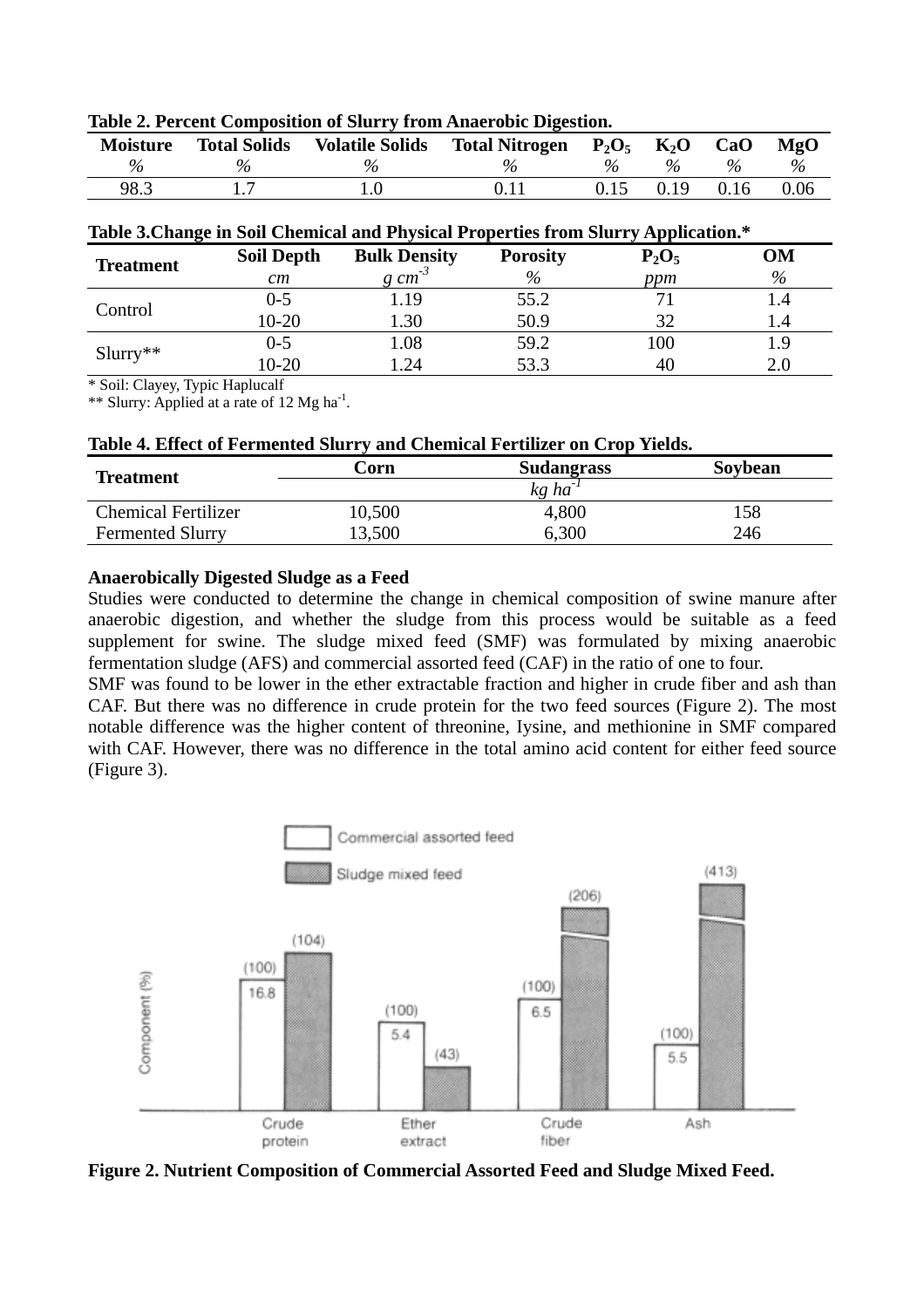

**Figure 3. Essential Amino Acids Contained in Commercial Assorted Feed and Sludge Mixed Feed.**

As shown in Table 5, the levels of riboflavin, pyridoxine, and cyanocobalamin were considerably higher in AFS than in swine manure. However, the thiamine content was lower for AFS than the manure. These results suggest that anaerobic fermentation of swine manure promoted the synthesis of substantial amounts of the B-complex vitamins, except for thiamine.

As shown in Table 6, the feeding of swine with SMF caused a slight depression in live weight of animals compared with CAF. However, the thickness of the fat layer of swine fed with SMF was 1 cm less than that of swine fed with CAF. Nevertheless, using SMF as a feed source for swine reduced the production cost by about 20 percent which is a significant economic benefit.

| Feed (CAF), Sludge Mixed Feed (SMF), and Anaerobic Fermentation Sludge (AFS). |                       |                       |                           |                           |  |  |  |
|-------------------------------------------------------------------------------|-----------------------|-----------------------|---------------------------|---------------------------|--|--|--|
| <b>Materials</b>                                                              | Thiamine $(B_1)$      | Riboflavin $(B_2)$    | <b>Pyridoxine</b> $(B_6)$ | Cyanocobalamin $(B_{12})$ |  |  |  |
|                                                                               | $mg$ kg <sub>-1</sub> | $mg$ kg <sub>-1</sub> | $mg$ $kg_{-1}$            | $mg$ $kg_{-1}$            |  |  |  |
| Swine manure                                                                  | 2.21                  | 6.49                  | 1.13                      | 0.31                      |  |  |  |
| <b>CAF</b>                                                                    | 2.46                  | 3.06                  | 1.68                      | 0.12                      |  |  |  |
| <b>SMF</b>                                                                    | 2.35                  | 4.34                  | 1.89                      | 0.40                      |  |  |  |
| <b>AFS</b>                                                                    | 1.39                  | 9.33                  | 2.56                      | 0.76                      |  |  |  |

**Table 5. Content of B-Complex Vitamins Found in Swine Manure, Commercial Assorted**   $F(\mathcal{O}(\mathbf{F}), \mathcal{O}(\mathbf{F}))$ ,  $\mathbf{F}(\mathbf{F})$ ,  $\mathbf{F}(\mathbf{F})$ ,  $\mathbf{F}(\mathbf{F})$ ,  $\mathbf{F}(\mathbf{F})$ 

**Table 6. Effects of Commercial Assorted Feed and Sludge Mixed Feed on Live Weight, Feed Consumption and Fat Thickness of Swine.** 

| <b>Parameter</b>        | <b>Commercial Assorted Feed</b> | <b>Sludge Mixed Feed</b> |
|-------------------------|---------------------------------|--------------------------|
| Live weight, kg         | 108                             | 100                      |
| Gain of body weight, kg | 88                              | 80                       |
| Feed consumption, kg    | 304                             | 280                      |
| Back fat thickness, cm  |                                 | <u>າ 2</u>               |